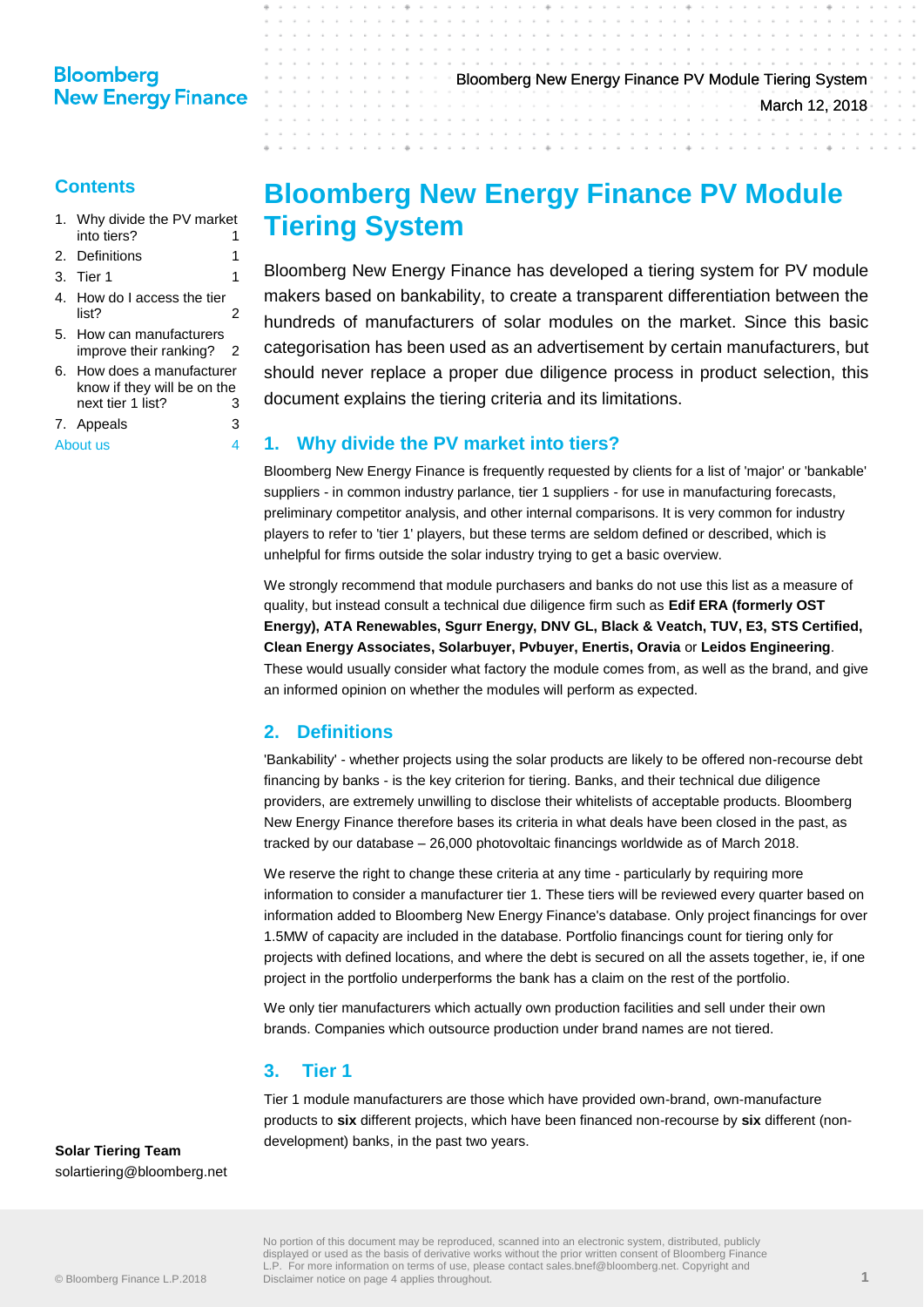## **Bloomberg New Energy Finance**

This classification is purely a measure of industry acceptance, and there are many documented examples of quality issues or bankruptcy of tier 1 manufacturers.

Bloomberg New Energy Finance PV Module Tiering System March 12, 2018

These 1.5MW+ deals must be tracked by our database, ie the project location (sufficiently to identify the project uniquely), capacity, developer, bank and module maker must be in the public domain. One exception is manufacturers which have filed for bankruptcy or a form of insolvency protection, or experienced a major default on bond payments; these are removed from the tier 1 list until further notice.

From February 2017, we will require additional evidence from a developer or bank that a deal in China, India or Turkey is non-recourse, in order to include it in our database. This is because nonrecourse financing is rare in these markets, and a bank may not require technical due diligence on modules if the financing is not secured on the project. Essentially, non-recourse financing is where the bank has agreed to take the risk of the modules failing, and will not be repaid from the balance sheet of the developer or equity holder. Lease financing may be considered nonrecourse. We reserve the right to reject deals because there is no public evidence that they exist.

This classification is purely a measure of industry acceptance, and there are many documented examples of quality issues or bankruptcy of tier 1 manufacturers.

### **3.1. Tier 2 and 3**

We do not publish a tier 2 or 3 list.

### <span id="page-1-0"></span>**4. How do I access the tier list?**

To get a quote for a Solar Insight subscription which includes the tier 1 list, please contact sales.bnef@bloomberg.net. There is no other way to legally obtain the tier 1 list. Pirate versions released on the internet may have been doctored.

A list of module makers in each tier is available to Bloomberg New Energy Finance's Solar Insight subscribers as part of the quarterly Bloomberg New Energy Finance PV Market Outlook. Note that a tier 1 categorisation is not a recommendation for the company or its products.

A company may be removed from the Tier 1 list at any time, so only the list for the most recent quarter is valid. Press releases, and claims from the company, do not constitute evidence that a firm meets BNEF's tier 1 criteria.

## <span id="page-1-1"></span>**5. How can manufacturers improve their ranking?**

Since a tier 1 ranking is not a recommendation, we advise manufacturers against spending much energy pursuing it. On the other hand, one of the characteristics of a tier 1 manufacturer is transparency and good data availability.

A manufacturer can help us tier them accurately by sending us (at solartiering@bloomberg.net) data on the projects they have provided modules for, and the financing used to support these projects. This data must include enough information to identify the project - project size, location, developer name, bank which provided financing, type of financing, construction and financing dates. This information will be published by Bloomberg New Energy Finance in its subscription database.

We strongly prefer information in the form of a formal document with company branding, which can be cited as a source in the case of a data dispute.

Emails with data received before the first day of a calendar quarter (1 January, 1 April, 1 July, 1 October) will definitely be processed for the tier 1 list appearing in the PV Market Outlook about 40 days later. Data received in later emails may only appear in the database and be used for the tier 1 list for the following quarter.

Please do not send us confidential information for tiering purposes (unless requested, eg to clarify that a deal is actually nonrecourse – then we will keep it confidential!)

> No portion of this document may be reproduced, scanned into an electronic system, distributed, publicly displayed or used as the basis of derivative works without the prior written consent of Bloomberg Finance L.P. For more information on terms of use, please contact sales.bnef@bloomberg.net. Copyright and Disclaimer notice on page 4 applies throughout. **2**<br>Disclaimer notice on page 4 applies throughout.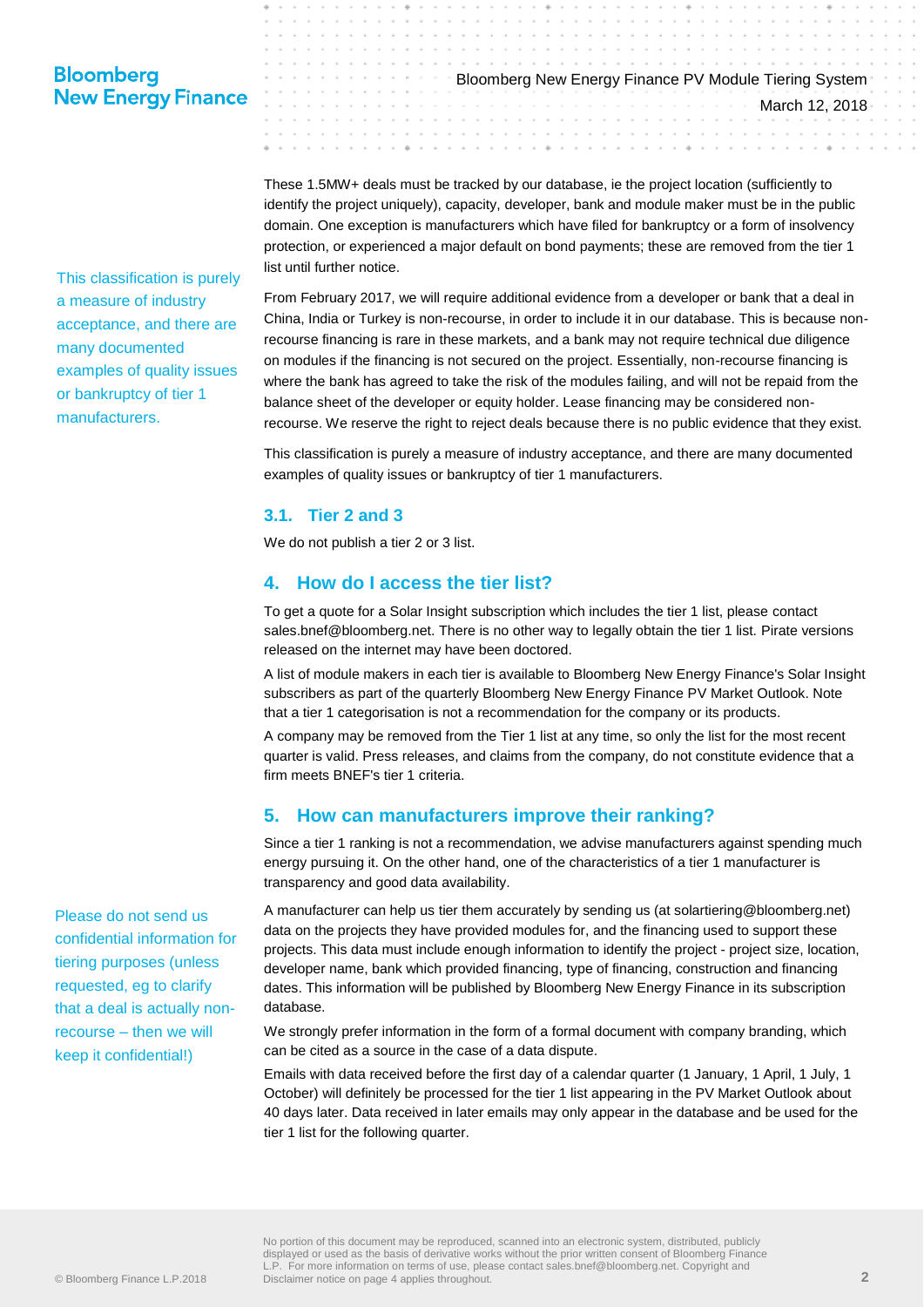Bloomberg New Energy Finance PV Module Tiering System March 12, 2018

## <span id="page-2-0"></span>**6. How does a manufacturer know if they will be on the next tier 1 list?**

For legal compliance reasons, we cannot disclose any substantial information about upcoming research prior to publication. Consequently we cannot confirm whether a manufacturer will or will not be on the tier 1 list in the next quarter until the list is published.

BNEF clients have access to the full database, so can look at the deals in the database and count the banks themselves. If you are a BNEF client, please ask your client service representative for details of how to do this.

## <span id="page-2-1"></span>**7. Appeals**

The Bloomberg Solar Insight team's ruling on tiering for each quarter is final and will not be influenced by taking an Insight subscription, visiting our offices, buying us lunch, pleading, or sending us specification sheets, testimonials, or confidential information. The only thing that will influence the decision is on-the-record data about financed projects. Please read this text carefully before asking us questions already answered here, as we receive a high volume of queries and cannot enter into detailed correspondence. A Chinese and a Korean translation are available on request.